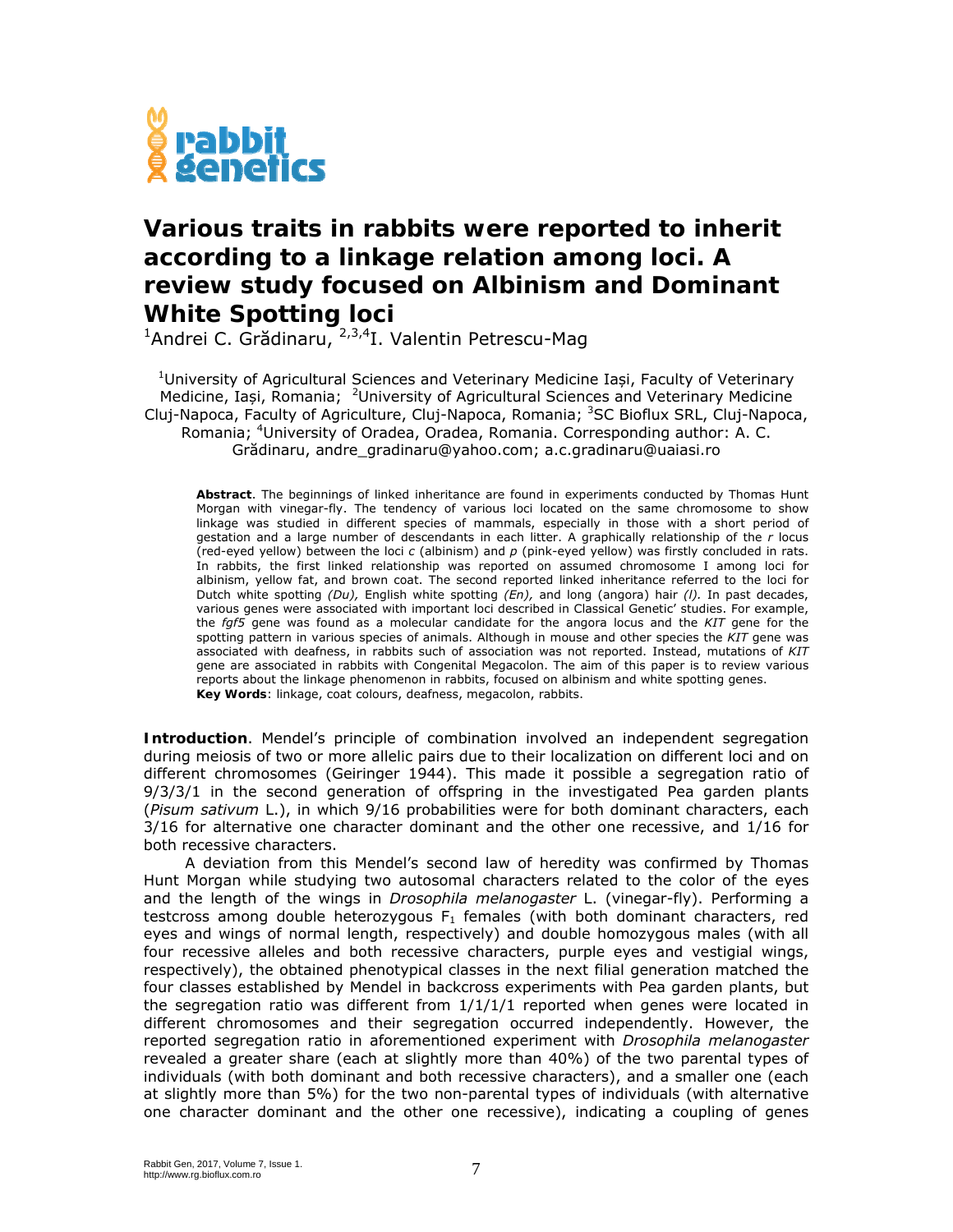when both dominant and recessive alleles were physically located together (*pr+* - *vg<sup>+</sup>* and *pr* - *vg*, respectively) on each chromosome of the homologous pair and segregated together in the obtained gametes (the linkage phenomenon). In the same time, recombinant gametes, with alternative one dominant and another one recessive alleles  $(pr^+ - vq$  and  $pr - vq^+$ , respectively) are the result of crossing-over, an exchanging process of parts among homologous chromosomes pair in meiosis (Griffiths et al 2000).

The aim of this paper is to review various reports about the linkage phenomenon in rabbits, which contributed over the time on the physical mapping of genes position in the structure of chromosomes. Far from being exhaustive, this review presents the first linkage studies focused on albinism and white spotting genes in rabbits, with additional data from recent reports.

**Early Linkage Studies in Rodent and Non-rodent Species of the Glires Clade**. The tendency of genes located on the same chromosome to show linkage (to be transmitted together through meiosis) was studied in various species of mammals, especially in those with a short period of gestation and a large number of descendants in each litter. Among the very first reports on linkage in animals, Dunn (1920) reminded those of Darbishire (1904), Cuénot (1907), Castle (1914, 1916, 1919), Castle & Wright (1915), Haldane et al (1915), Whiting & King (1915). They reported valuable linked traits in mice and rats, such as those between the genes for red eyes and pink eyes in yellow Norway rats, the genes for pink-eyes and albinism in house mice, the genes for albinism, pink-eye and red-eye, and the genes for red-eyed yellow and albinism in rats. In 1920 Dunn concluded an arrangement of three linked genes in rats based on the amount of crossing over between them, in a graphically relationship of the *r* locus (red-eyed yellow) between the loci *c* (albinism) and *p* (pink-eyed yellow). These findings were important both for involved species in the studies but also for other members of the sister orders Rodentia (guinea-pigs) and Lagomorpha (rabbits), various conditions being similar in their expresion among these related species of the Glires clade and not only among them [until 1912 rabbits were classed as rodents but as Gidley proposed, they were considered a part of a separate order, Lagomorpha (Jellison & Parker 1945). However, in 1996, Graur et al showed that *Lagomorpha* is significantly more closely related to *Primates* and Scandentia than it is to rodents].

In different mammalian species, various alleles are known at the *C* locus, the most dominant of them *(C)* being involved in a full production of melanin in the fur, skin, and eyes, while the *c* recessive allele inhibits the melanin synthesis by the absence of tyrosinase, a peroxidase enzyme involved in the first step of the melanine synthesys pathway (Grădinaru 2017; Covrig et al 2013; Cronin et al 2003). A genetic linkage between the albino *(c)* and hemoglobin β-chain *(Hbβ)* loci was firstly demonstrated in mice and rats [in a graphically relationship comprising the genes for pink-eyed dilution *(p)* – albino *(c)* – hemoglobin β-chain *(Hbb)* – Warfarin resistance *(War)*], and afterwards in rabbits, the observed linkage homologies among these related species being confirmed by a close estimated map distance between the two loci (9±6cM in rabbits and 8cM in mice and rats). Moreover, it was concluded that there is a possibility of conservation in various mammalian species, including man, of the albino and hemoglobin β-chain linked loci, their localization in mouse being reported in the structure of chromosome 7, and assumed in chromosome 1 in rabbits and in chromosome 11 in man (Sandberg & Andersson 1987). In all these three species (mice, rats, rabbits), as were reported in various mammals (pigs, cattle, humans), the recombination frequencies caused by crossing over were higher in females than in males (crossing over taking place more frequently in oogenesis than in spermatogenesis) (Sternstein et al 2015; Sandberg & Andersson 1987; Dunn & Bennett 1967; Dunn 1920).

**Completions to Well-known Linked Loci and Phenotypes in Rabbits**. Various studies on different phenotypes in domestic rabbits *(Oryctolagus cuniculus* L.*)* are of a real concern, since many passionate breeders grow rabbits for their beauty, meat or fur productions. These animals are important medical models in human medicine due to some common hereditary diseases (for example: aortic atherosclerosis, cataracts,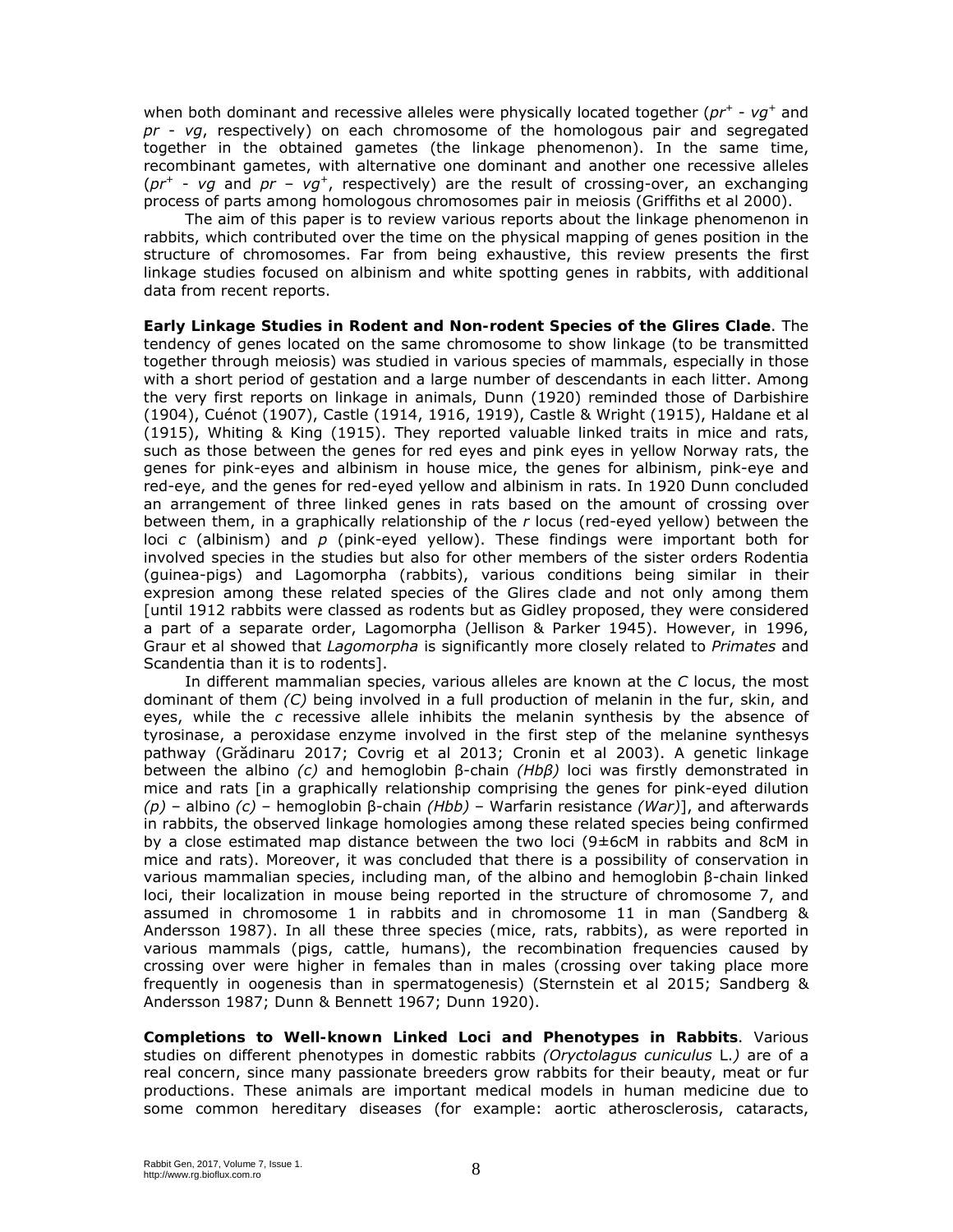hypertension, hypertrophic cardiomyopathy, epilepsy, spina bifida, osteoporosis), and various studies include them for toxicological trials (Carneiro et al 2011). Cytogenetically, those 22 pairs of chromosomes are the host of a completely sequenced genome (but only 82% mapped), the physical position of the genes being checked by molecular studies in different rabbit populations (Sternstein et al 2015).

One of the most studied linked locus in rabbits is that of albinism. For its phenotypic expression, the individuals must have a homozygous recessive genotype *(cc),* such a condition being also encountered in various animal species (Covrig et al 2013). The Himalayan pattern color in rabbits is possible both in the conditions of  $c^h c^h$  and  $c^h c$ genotypes, but the genotype including the allele for albinism lead to a fader expression (McNitt et al 2013).

As Castle & Sawin (1941) reviewed, the studies of Castle (1924, 1933, 1936) and Pease (1927) put the bases of the first linked relationship among three loci in rabbits in a physical position of *c-y-b* (genes for albinism – yellow fat – brown coat) on an assumed chromosome 1. Regardless the gender of heterozygous individuals  $(F_1)$ , their map distances based on the frequencies of crossing over were lower among loci for albinism and yellow fat than those among yellow fat and brown coat. The yellow fat is considered an undesirable trait which inherits as a simple Mendelian recessive to normal white fat. Its occurrence is due to the lack of a hepatic enzyme able to metabolize the fat soluble carotene and xanthophyl pigments found in carrots and in the chlorophyl of green plants, respectively (Wilson & Dudley 1946; Castle 1933). In true albino rabbits, the share of yellow fat individuals was reported to be about 14-fold higher than in other rabbits, males being about two times more affected than females (Wilson & Dudley 1946). Yellow fat sporadically occurred in Flemish Giant rabbits (Castle 1933). Although Himalayan and albino are allelomorphs, Wilson & Dudley (1946) reported no case of yellow fat in Himalayan rabbits. There were also no records of yellow fat in Sable and Chinchilla rabbits, but Chocolate phenotype revealed a share slightly lower than 5% for individuals with yellow fat.

Identified by Castle since 1926, the second group of loci which respects the linked inheritance refers to those for Dutch White Spotting *(Du) –* English White Spotting *(En) –*  long (angora) hair *(l).* The Dutch and English White Spotting are additional loci to the major A-E coat color series in rabbits. They are tightly linked, considering the distance of about 1.2 map units among them. The physical position among English White Spotting and long (angora) hair was reported to be about 11-fold higher than that between Dutch White Spotting and English White Spotting loci, their order in the structure of assumed chromosome 2 being *Du-En-l* (McNitt et al 2013; Castle & Sawin 1941). The affiliation of this group genes at the linkage group II in rabbits was also reported in 1970 by Searle & Truslove. Using a microsatellite linkage map, these loci belonging to the linkage group II were subsequently mapped to chromosome 15 (Fontanesi et al 2014). In 2004, Mulsant et al confirmed the fibroblast growth factor 5 *(fgf5) gene* in rabbits as a molecular candidate for the angora locus. The recessive mutation related to abnormally long hair growing (the angora type, also found in mice, goats, dogs, and cats) is associated with a defect of *fgf5* gene, whose product normally regulates the growth of hair follicles (Mulsant et al 2004).

An interesting association in several species is that between the hereditary deafness and loci for white pigmentation. This condition was well-studied in dogs and cats, the pigment-association of cochleo-saccular pathology involving the lack of melanocytes (besides their pigment-producing role in the structures of the skin, melanocytes are also a part of cohlear duct' stria vascularis, whose function is to maintain the ionic composition of endolymph). However, albinos seem to do not exhibit hereditary deafness, because their melanocytes are present in the stria vascularis and in the structures of the skin, where do not produce melanin due to the *TYR* (tyrosinase) gene mutation (Strain 2015, 2010). Considering the aforediscussed *Du* and *En* linked loci in rabbits, they are involved in white pigmentation in different ways of expression. For example, at *Du* locus are found three alleles, the most dominant of them *(Du)* codifying little or no white pigmentation, and the others two, a minimal *(dud )* and a substantial white spotting *(duw).*  In contrast, the dominant homozygous individuals *(EnEn)* are mostly white (Charlies) and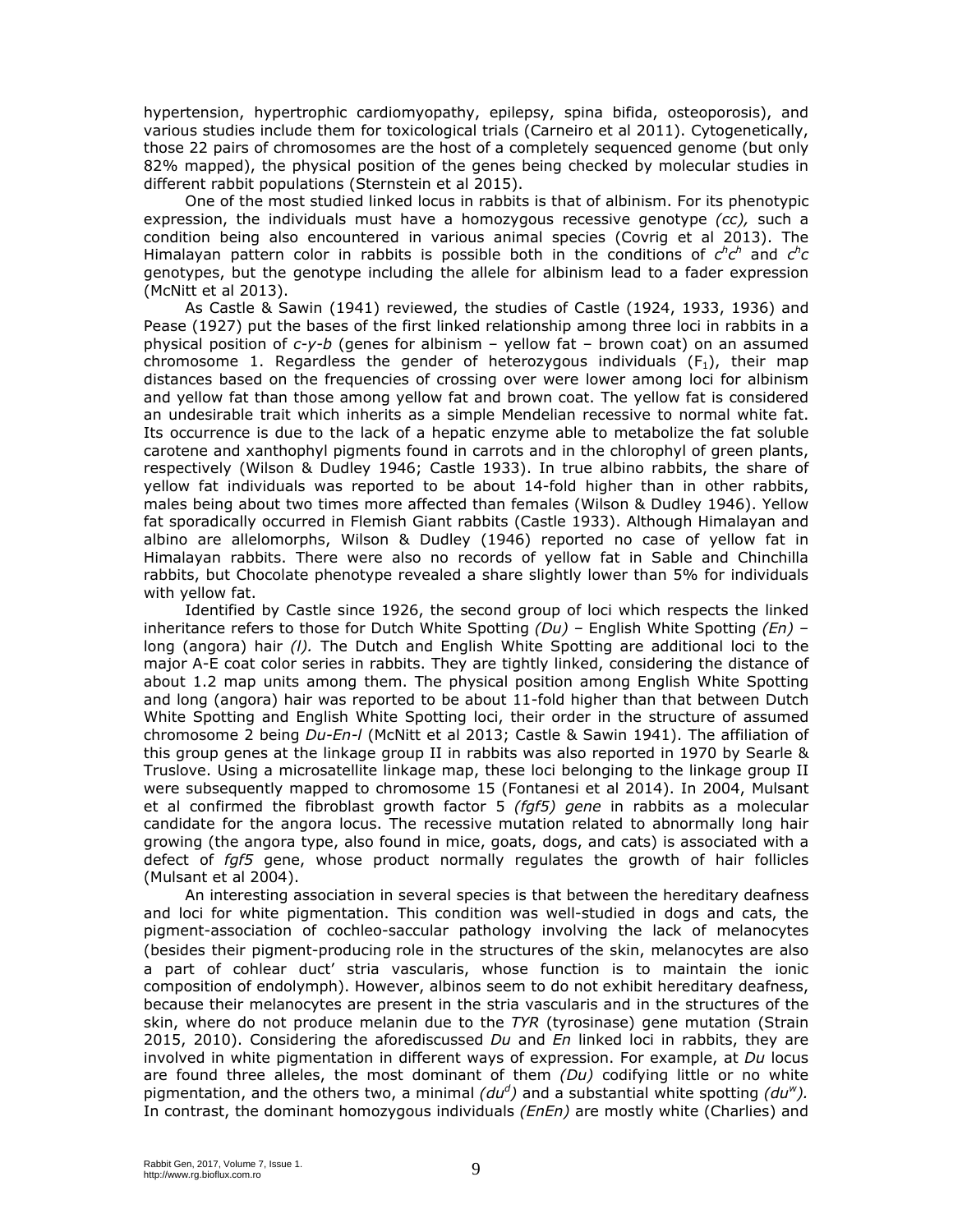the recessive ones *(enen)* are with no white spotting on the body (the heterozygous individuals *Enen* are normally spotted) (McNitt et al 2013). In 2014, Fontanesi et al reported an association between the *KIT* (Tyrosine-protein Kinase) gene and the Dominant White Spotting locus *(English Spotting locus).* The *KIT* gene is involved in the migration of melanocytes in the target structures of the developing organism. Although mutations of *KIT* gene produce deafness in the mouse and other species, in rabbits was not reported as a cause of hereditary deafness (Strain 2015). Instead, mutations affecting *KIT* gene associated to its expression decreasing in the cecum of *EnEn* rabbits led to the megacolon condition due to the gut musculature affected motility and the lack of nerve cell function in the gut wall (Fontanesi et al 2014; McNitt et al 2013).

**Conclusions**. The linkage phenomenon is a non-Mendelian inheritance pattern of genes located on the same chromosome. It was reported in various species of animals, including rabbits. Considering the albino and Dominant White Spotting loci, these are linked with hemoglobin β-chain, yellow fat and brown coat on assumed chromosome 1, and with Dutch White Spotting and long angora hair, respectively, on the assumed chromosome 2 but subsequently mapped chromosome 15. Although hereditary deafness in various species was associated with loci for white pigmentation, in rabbits associations among these genes and deafness were not reported in reviewed literature.

## **References**

- Carneiro M., Afonso S., Geraldes A., Garreau H., Bolet G., Boucher S., Tircazes A., Queney G., Nachman M.W., Ferrand N., 2011 The genetic structure of domestic rabbits. Molecular Biology and Evolution 28(6):1801-1816.
- Castle W.E., 1933 The linkage relations of yellow fat in rabbits. Genetics 19:947-950.
- Castle W.E., Sawin P.B., 1941 Genetic linkage in the rabbit. Genetics 27:519-523.
- Covrig I., Oroian I.G., Pătruțoiu T.C., 2013 The C locus: rabbit genetics for full color development, chinchilla, seal, sable, pointed black and red-eyed full white. Rabbit Genetics 3(1):23-32.
- Cronin C.A., Ryan A.B., Talley E.M., Scrable H., 2003 Tyrosinase expression during neuroblast divisions affects later pathfinding by retinal ganglion cells. The Journal of Neuroscience 17:11692-11697.
- Dunn L.C., 1920 Linkage in mice and rats. Genetics 5:325-343.
- Dunn L.C., Bennett D., 1967 Sex differences in recombination of linked genes and animal. Genetic Research 9(2):211-220.
- Fontanesi L., Vargiolu M., Scotti E., Latorre R., Faussone Pellegrini M.S., Mazzoni M., Asti M., Chiocchetti R., Romeo G., Clavenzani P., De Giorgio R., 2014 The KIT gene is associated with English Spotting coat color locus and Congenital Megacolon in Checkered Giant Rabbits (*Oryctolagus cuniculus*). PLoS ONE 9(4):e93750.
- Geiringer H., 1944 On the probability theory of linkage in Mendelian heredity. The Annals of Mathematical Statistics 15(1):25-57.
- Graur D., Duret L., Gouy M., 1996 Phylogenetic position of the order Lagomorpha (rabbits, hares and allies). Nature 379(6563):333-335.
- Grădinaru A.C., 2017 The Transylvanian Giant Rabbit: an efficient selection for qualitative and quantitative genetic traits. Rabbit Genetics 7(1):1-6.
- Griffiths A.J.F., Miller J.H., Suzuki D.T., et al. 2000 An Introduction to Genetic Analysis, 7th Edition, The discovery of linkage. W. H. Freeman, New York. Available from: https://www.ncbi.nlm.nih.gov/books/NBK22076/.
- Jellison W.L., Parker R.R., 1945 Rodents, rabbits, and tularemia in North America: some zoological and epidemiological considerations. The American Journal of Tropical Medicine and Hygiene s1-25(4):349-362.
- McNitt J.I., Lukefahr S.D., Cheeke P.R., Patton N.M., 2013 Rabbit production, 9<sup>th</sup> Edition, CABI, Wallingford and Boston, pp. 202-220.